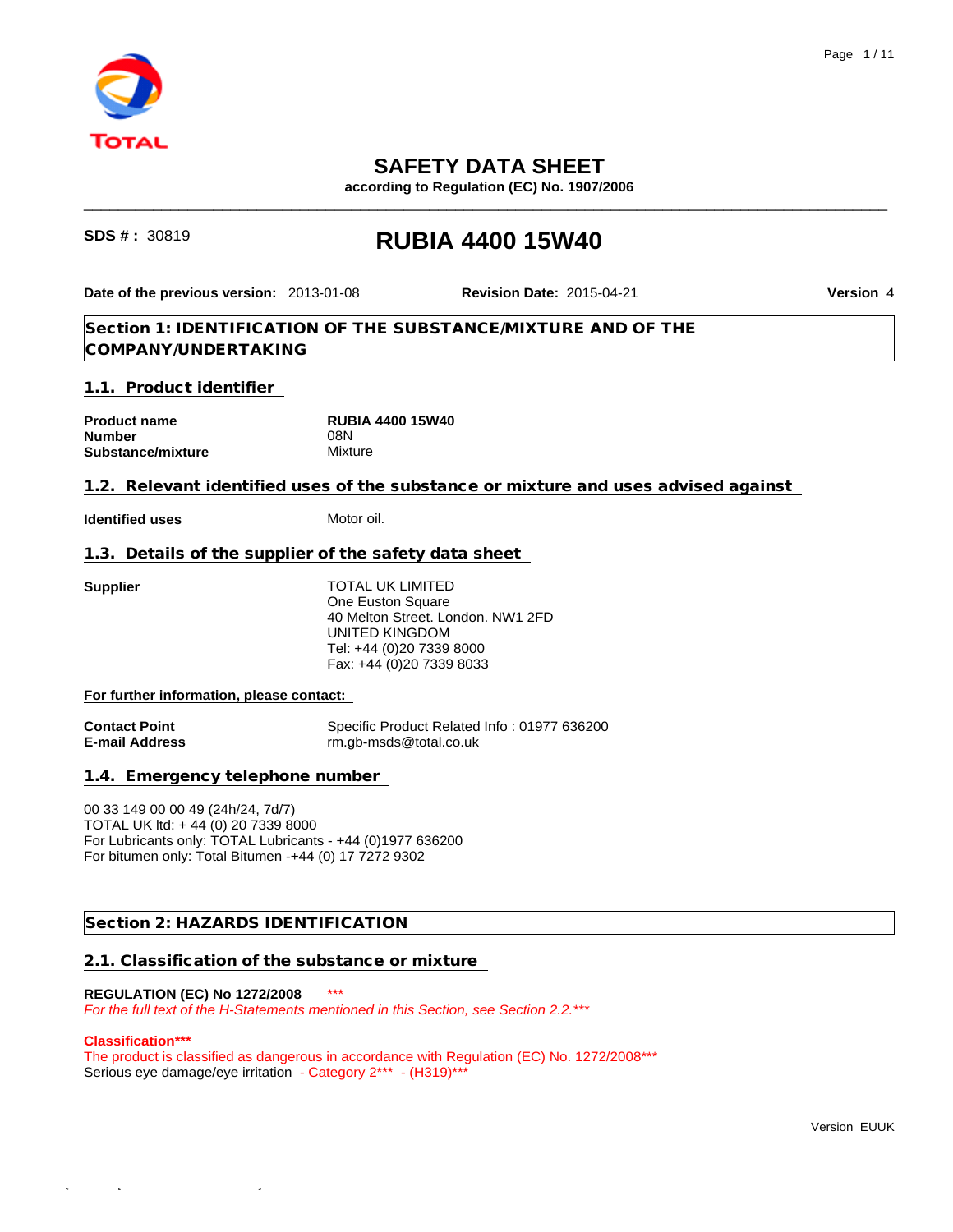

**Revision Date:** 2015-04-21 **Version** 4

 $\qquad \qquad \qquad -$ 

 $\qquad \qquad \qquad -$ 

#### **DIRECTIVE 67/548/EEC or 1999/45/EC**

*For the full text of the R-phrases mentioned in this Section, see Section 16.*

The substance/mixture is non-dangerous in accordance with Directive(s) 67/548/EEC with amendments and/or 1999/45/EC with amendments **Symbol(s)**

Not classified\*\*\*

### **2.2. Label elements**

Labelled according to **REGULATION** (EC) No 1272/2008\*\*\*



**Signal Word** WARNING\*\*\*

**Hazard Statements** \*\*\* H319 - Causes serious eye irritation\*\*\*

**Precautionary statements** P280 - Wear eye protection/ face protection\*\*\*

Contains Calcium long chain alkarylsulphonate May produce an allergic reaction\*\*\*

### **2.3. Other hazards**

**Physical-Chemical Properties** Contaminated surfaces will be extremely slippery.

**Environmental properties** Should not be released into the environment.

#### **Section 3: COMPOSITION/INFORMATION ON INGREDIENTS**

## **3.2. Mixture**

### **Hazardous components** \*\*\*

| <b>Chemical Name</b>          | <b>EC-No</b>  | <b>REACH</b><br>Registration<br><b>Number</b> | <b>CAS-No</b> | Weight % | <b>Classification (Dir.</b><br>67/548) | <b>GHS Classification</b>                                                           |
|-------------------------------|---------------|-----------------------------------------------|---------------|----------|----------------------------------------|-------------------------------------------------------------------------------------|
| Zinc alkyl dithiophosphate*** | $ 272-028-3 $ | no data available                             | 68649-42-3    | < 1.5    | Xi:R38-41<br>N:R51-53                  | <b>Skin Irrit. 2 (H315)</b><br>Eye Dam. 1 (H318)<br>Aquatic Chronic 2 (H411)<br>*** |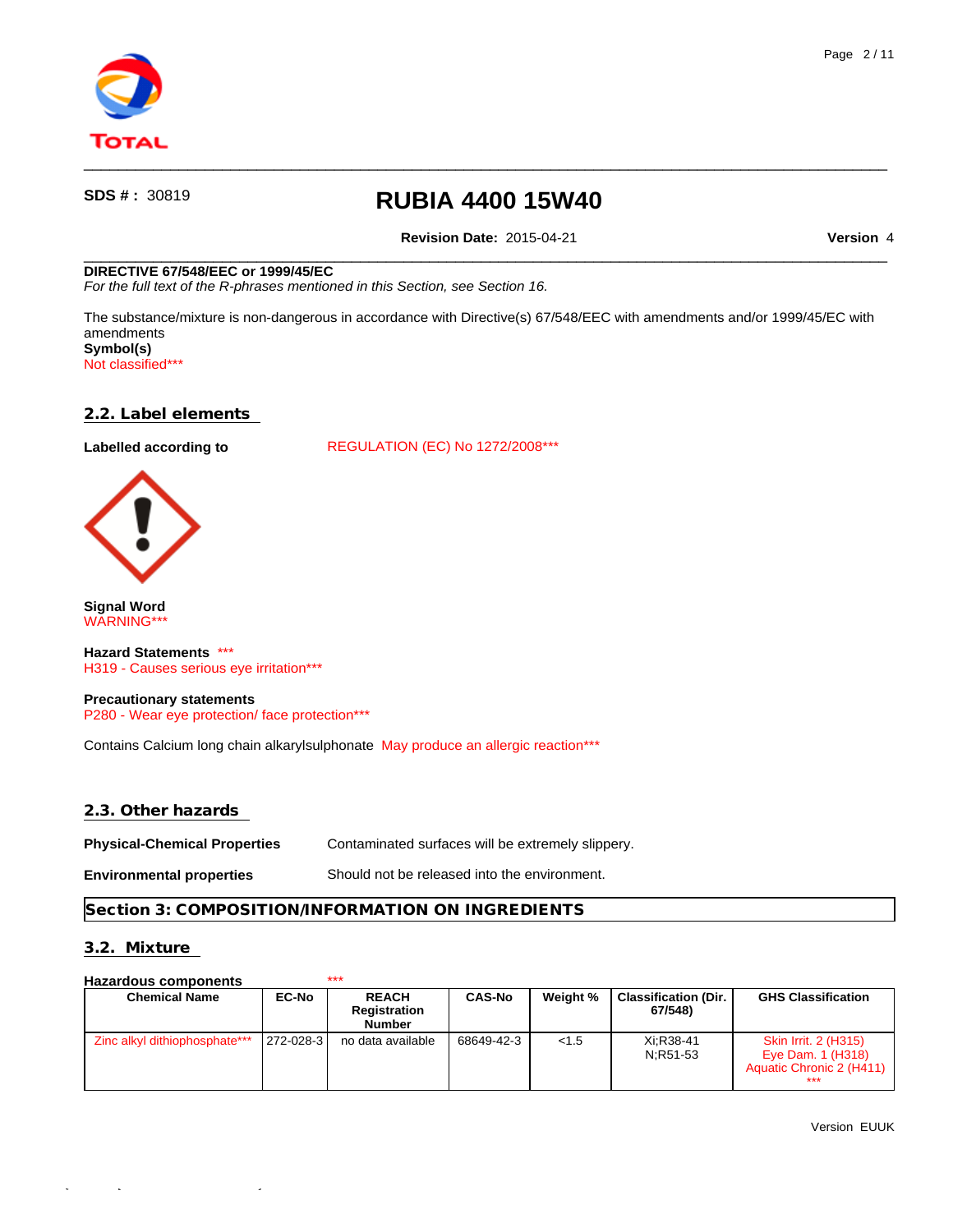

**Revision Date:** 2015-04-21 **Version** 4

 $\qquad \qquad \qquad -$ **Additional information** Product containing mineral oil with less than 3% DMSO extract as measured by IP 346.

 $\qquad \qquad \qquad -$ 

**For the full text of the R-phrases mentioned in this Section, see Section 16. For the full text of the H-Statements mentioned in this Section, see Section 16.**

## **Section 4: FIRST AID MEASURES**

Quick-FDS [17468-43730-02397-011174] - 2015-10-28 - 12:08:50

## **4.1. Description of first aid measures**

| <b>General advice</b>                 | IN CASE OF SERIOUS OR PERSISTENT CONDITIONS, CALL A DOCTOR OR<br><b>EMERGENCY MEDICAL CARE.</b>                                          |  |  |
|---------------------------------------|------------------------------------------------------------------------------------------------------------------------------------------|--|--|
| Eye contact                           | Rinse thoroughly with plenty of water, also under the eyelids.                                                                           |  |  |
| <b>Skin contact</b>                   | Remove contaminated clothing and shoes. Wash off with soap and water. Wash<br>contaminated clothing before reuse.                        |  |  |
| <b>Inhalation</b>                     | Move to fresh air.                                                                                                                       |  |  |
| Ingestion                             | Do NOT induce vomiting. Never give anything by mouth to an unconscious person. Call a<br>physician or poison control centre immediately. |  |  |
|                                       | 4.2. Most important symptoms and effects, both acute and delayed                                                                         |  |  |
| Eye contact                           | Causes serious eye irritation.***                                                                                                        |  |  |
| <b>Skin contact</b>                   | Not classified. May produce an allergic reaction.                                                                                        |  |  |
| <b>Inhalation</b>                     | Not classified. Inhalation of vapours in high concentration may cause irritation of respiratory<br>system.                               |  |  |
| Ingestion                             | Not classified. Ingestion may cause gastrointestinal irritation, nausea, vomiting and<br>diarrhoea.                                      |  |  |
|                                       | 4.3. Indication of immediate medical attention and special treatment needed, if necessary                                                |  |  |
| Notes to physician                    | Treat symptomatically.                                                                                                                   |  |  |
| Section 5: FIRE-FIGHTING MEASURES     |                                                                                                                                          |  |  |
| 5.1. Extinguishing media              |                                                                                                                                          |  |  |
| Suitable extinguishing media          | Carbon dioxide (CO <sub>2</sub> ). ABC powder. Foam. Water spray or fog.                                                                 |  |  |
| <b>Unsuitable Extinguishing Media</b> | Do not use a solid water stream as it may scatter and spread fire.                                                                       |  |  |
|                                       | 5.2. Special hazards arising from the substance or mixture                                                                               |  |  |
|                                       |                                                                                                                                          |  |  |

**Special hazard Incomplete combustion and thermolysis may produce gases of varying toxicity such as** carbon monoxide, carbon dioxide, various hydrocarbons, aldehydes and soot. These may be highly dangerous if inhaled in confined spaces or at high concentration.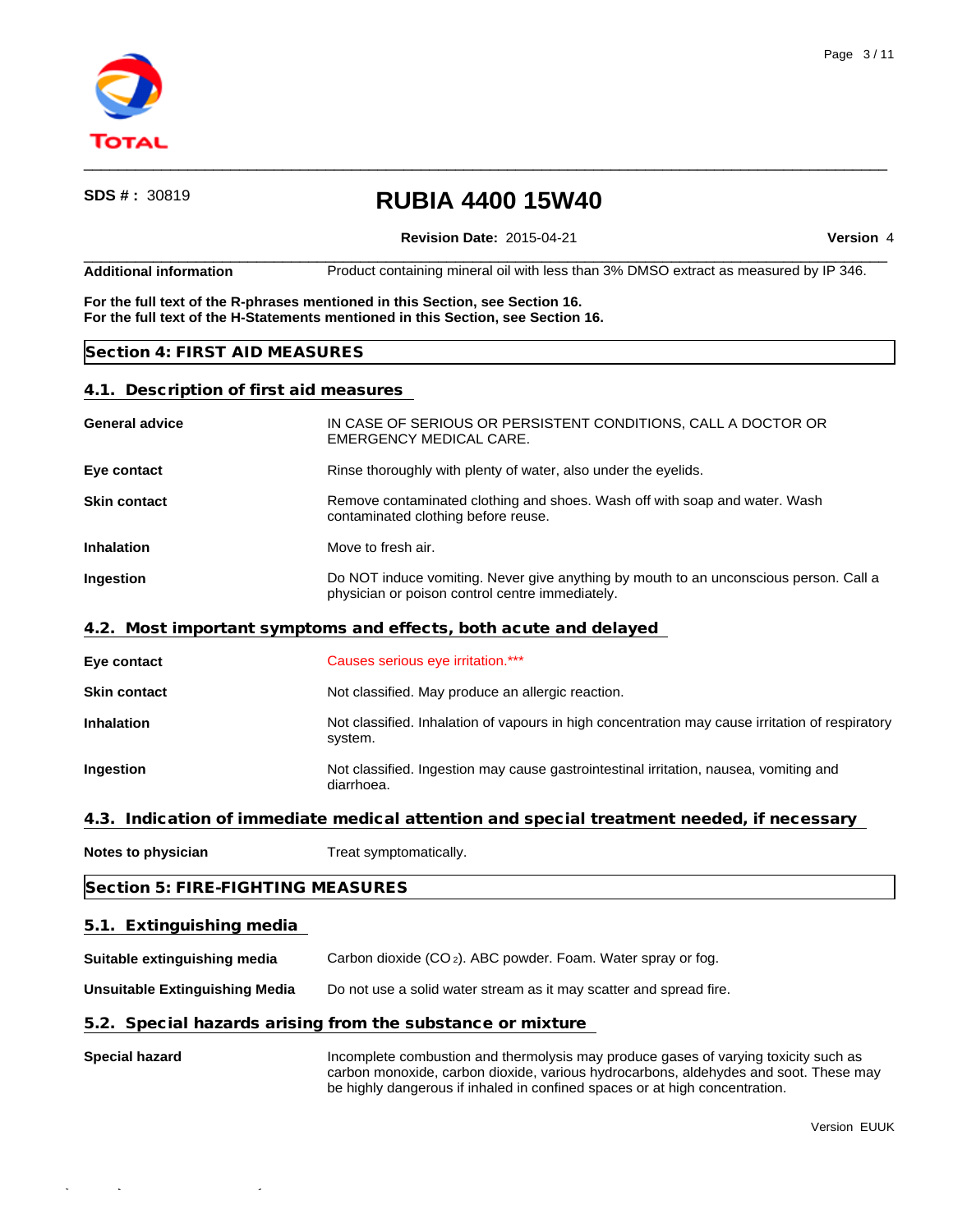

**Revision Date:** 2015-04-21 **Version** 4

 $\qquad \qquad \qquad -$ 

 $\qquad \qquad \qquad -$ 

### **5.3. Precautions for fire-fighters**

**Special protective equipment for fire-fighters** Wear self-contained breathing apparatus and protective suit.

### **Other information Cool containers** / tanks with water spray. Fire residues and contaminated fire extinguishing water must be disposed of in accordance with local regulations.

## **Section 6: ACCIDENTAL RELEASE MEASURES**

#### **6.1. Personal precautions, protective equipment and emergency procedures**

**General Information** Do not touch or walk through spilled material. Contaminated surfaces will be extremely slippery. Use personal protective equipment. Ensure adequate ventilation. Remove all sources of ignition.

# **6.2. Environmental precautions**

**General Information** Do not allow material to contaminate ground water system. Try to prevent the material from entering drains or water courses. Local authorities should be advised if significant spillages cannot be contained.

#### **6.3. Methods and materials for containment and cleaning up**

**Methods for cleaning up** Dam up. Contain spillage, and then collect with non-combustable absorbent material, (e.g. sand, earth, diatomaceous earth, vermiculite) and place in container for disposal according to local / national regulations (see section 13). Keep in suitable, closed containers for disposal.

#### **6.4. Reference to other sections**

Personal protective equipment See Section 8 for more detail.

**Waste treatment** See section 13.

**Section 7: HANDLING AND STORAGE**

## **7.1. Precautions for safe handling**

**Advice on safe handling** When using, do not eat, drink or smoke. For personal protection see section 8. Use only in well-ventilated areas. Do not breathe vapours or spray mist. Avoid contact with skin, eyes and clothing. **Prevention of fire and explosion** Take precautionary measures against static discharges. Ground/bond containers, tanks

and transfer/receiving equipment.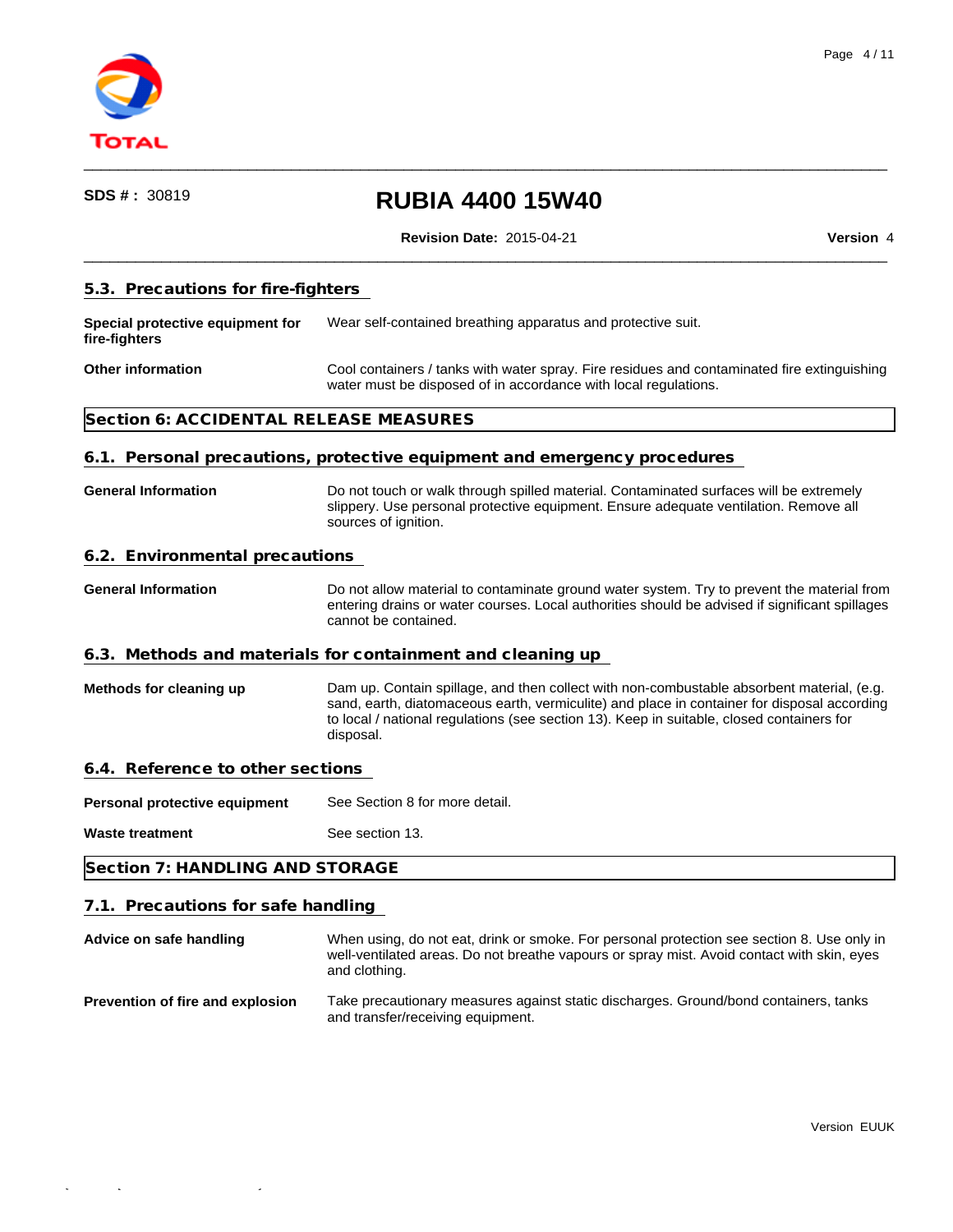

 $\mathcal{O}(\mathcal{C})$  and  $\mathcal{C}(\mathcal{C})$  and  $\mathcal{C}(\mathcal{C})$  -  $\mathcal{C}(\mathcal{C})$  - 12:08:500-28 - 12:08:500-28

| <b>SDS #: 30819</b>                             | <b>RUBIA 4400 15W40</b>                                                                                                                                                                                                                                                                                                                                                                                                                                                                                                                                           |           |
|-------------------------------------------------|-------------------------------------------------------------------------------------------------------------------------------------------------------------------------------------------------------------------------------------------------------------------------------------------------------------------------------------------------------------------------------------------------------------------------------------------------------------------------------------------------------------------------------------------------------------------|-----------|
|                                                 | <b>Revision Date: 2015-04-21</b>                                                                                                                                                                                                                                                                                                                                                                                                                                                                                                                                  | Version 4 |
| <b>Hygiene measures</b>                         | Ensure the application of strict rules of hygiene by the personnel exposed to the risk of<br>contact with the product. Regular cleaning of equipment, work area and clothing is<br>recommended. Wash hands before breaks and immediately after handling the product. Do<br>not use abrasives, solvents or fuels. Do not dry hands with rags that have been<br>contaminated with product. Do not put product contaminated rags into workwear pockets.                                                                                                              |           |
|                                                 | 7.2. Conditions for safe storage, including any incompatibilities                                                                                                                                                                                                                                                                                                                                                                                                                                                                                                 |           |
| <b>Technical measures/Storage</b><br>conditions | Keep away from food, drink and animal feedingstuffs. Keep in a bunded area. Keep<br>container tightly closed. Preferably keep in the original container. Otherwise, reproduce all<br>the statutory information from the labels onto the new container. Do not remove the hazard<br>labels of the containers (even if they are empty). Design the installations in order to avoid<br>accidental emissions of product (due to seal breakage, for example) onto hot casings or<br>electrical contacts. Protect from frost, heat and sunlight. Protect from moisture. |           |
| <b>Materials to avoid</b>                       | Acids, Oxidizing agents, Halogens.                                                                                                                                                                                                                                                                                                                                                                                                                                                                                                                                |           |
| 7.3. Specific use(s)                            |                                                                                                                                                                                                                                                                                                                                                                                                                                                                                                                                                                   |           |
| Specific use(s)                                 | No information available.***                                                                                                                                                                                                                                                                                                                                                                                                                                                                                                                                      |           |
|                                                 | Section 8: EXPOSURE CONTROLS / PERSONAL PROTECTION                                                                                                                                                                                                                                                                                                                                                                                                                                                                                                                |           |
| 8.1. Control parametres                         |                                                                                                                                                                                                                                                                                                                                                                                                                                                                                                                                                                   |           |
| <b>Exposure limits</b>                          | Mineral oil mist:<br>USA: OSHA (PEL) TWA 5 mg/m <sup>3</sup> , NIOSH (REL) TWA 5 mg/m <sup>3</sup> , STEL 10 mg/m <sup>3</sup> , ACGIH<br>(TLV) TWA 5 mg/m <sup>3</sup> (highly refined);***                                                                                                                                                                                                                                                                                                                                                                      |           |
| Legend                                          | See section 16                                                                                                                                                                                                                                                                                                                                                                                                                                                                                                                                                    |           |
| 8.2. Exposure controls                          |                                                                                                                                                                                                                                                                                                                                                                                                                                                                                                                                                                   |           |
| <b>Occupational Exposure Controls</b>           |                                                                                                                                                                                                                                                                                                                                                                                                                                                                                                                                                                   |           |
| <b>Engineering measures</b>                     | Apply technical measures to comply with the occupational exposure limits. When working in<br>confined spaces (tanks, containers, etc.), ensure that there is a supply of air suitable for<br>breathing and wear the recommended equipment.                                                                                                                                                                                                                                                                                                                        |           |
| Personal protective equipment                   |                                                                                                                                                                                                                                                                                                                                                                                                                                                                                                                                                                   |           |
| <b>General Information</b>                      | If the product is used in mixtures, it is recommended that you contact the appropriate<br>protective equipment suppliers. These recommendations apply to the product as supplied.                                                                                                                                                                                                                                                                                                                                                                                 |           |
| <b>Respiratory protection</b>                   | When workers are facing concentrations above the exposure limit they must use<br>appropriate certified respirators. Respirator with combination filter for vapour/particulate (EN<br>14387). Type A/P2. The use of breathing apparatus must comply strictly with the<br>manufacturer's instructions and the regulations governing their choices and uses.***                                                                                                                                                                                                      |           |
| Eye protection                                  | If splashes are likely to occur, wear:. Safety glasses with side-shields.                                                                                                                                                                                                                                                                                                                                                                                                                                                                                         |           |
|                                                 |                                                                                                                                                                                                                                                                                                                                                                                                                                                                                                                                                                   |           |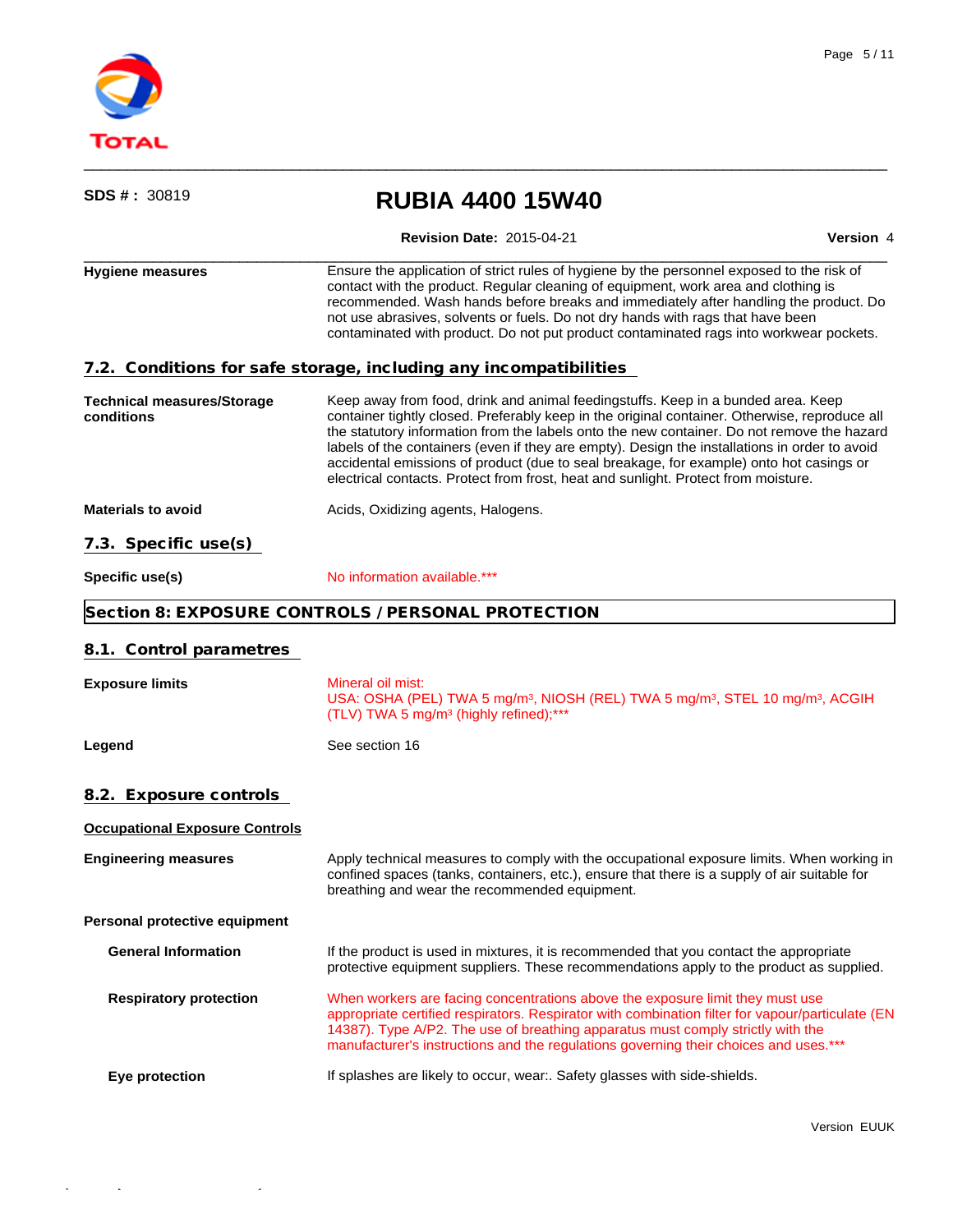

| <b>SDS # : 30819</b>                   | <b>RUBIA 4400 15W40</b>                                                                                                                                                                                                                                                                                                                                                                                                                                                                                                 |           |  |
|----------------------------------------|-------------------------------------------------------------------------------------------------------------------------------------------------------------------------------------------------------------------------------------------------------------------------------------------------------------------------------------------------------------------------------------------------------------------------------------------------------------------------------------------------------------------------|-----------|--|
|                                        | <b>Revision Date: 2015-04-21</b>                                                                                                                                                                                                                                                                                                                                                                                                                                                                                        | Version 4 |  |
| Skin and body protection               | Wear suitable protective clothing. Protective shoes or boots. Long sleeved clothing.                                                                                                                                                                                                                                                                                                                                                                                                                                    |           |  |
| <b>Hand protection</b>                 | Hydrocarbon-proof gloves: Fluorinated rubber, Nitrile rubber. Please observe the<br>instructions regarding permeability and breakthrough time which are provided by the<br>supplier of the gloves. Also take into consideration the specific local conditions under which<br>the product is used, such as the danger of cuts, abrasion, and the contact time. If used in<br>solution, or mixed with other substances, and under conditions which differ from EN 374,<br>contact the supplier of the EC approved gloves. |           |  |
| <b>Environmental exposure controls</b> |                                                                                                                                                                                                                                                                                                                                                                                                                                                                                                                         |           |  |

General Information The product should not be allowed to enter drains, water courses or the soil.

**Section 9: PHYSICAL AND CHEMICAL PROPERTIES**

# **9.1. Information on basic physical and chemical properties**

| Appearance<br>Colour<br>Physical state @20°C<br>Odour                                                                                                                                                                        |                                                                                   | Clear<br>brown<br>Liquid<br>characteristic                                                                                                                                                                               |                             |
|------------------------------------------------------------------------------------------------------------------------------------------------------------------------------------------------------------------------------|-----------------------------------------------------------------------------------|--------------------------------------------------------------------------------------------------------------------------------------------------------------------------------------------------------------------------|-----------------------------|
| <b>Property</b><br>рH<br><b>Boiling point/boiling range</b>                                                                                                                                                                  | <b>Values</b>                                                                     | <b>Remarks</b><br>Not applicable<br>Not applicable                                                                                                                                                                       | Method                      |
| <b>Flash point</b>                                                                                                                                                                                                           | > 232 °C<br>> 450 °F                                                              |                                                                                                                                                                                                                          | ASTM D 93<br>ASTM D 93      |
| <b>Evapouration rate</b><br><b>Flammability Limits in Air</b><br>Vapour pressure<br>Vapour density<br><b>Density</b><br><b>Water solubility</b><br>Solubility in other solvents<br>logPow<br><b>Autoignition temperature</b> | 889 kg/m <sup>3</sup>                                                             | No information available<br>No information available<br>No information available<br>No information available<br>@ 15 °C<br>Insoluble<br>No information available<br>No information available<br>No information available |                             |
| <b>Viscosity, kinematic</b><br><b>Explosive properties</b><br><b>Oxidising properties</b><br>Possibility of hazardous reactions                                                                                              | $101$ mm $2/s$<br>14 $mm2/s$<br>Not explosive<br>Not applicable<br>Not applicable | @ 40 °C<br>@ 100 °C                                                                                                                                                                                                      | ISO 3104<br><b>ISO 3104</b> |
| 9.2. Other information                                                                                                                                                                                                       |                                                                                   |                                                                                                                                                                                                                          |                             |
| Pour point                                                                                                                                                                                                                   | $<$ -24 °C                                                                        |                                                                                                                                                                                                                          | ASTM D 97                   |
| Section 10: STABILITY AND REACTIVITY                                                                                                                                                                                         |                                                                                   |                                                                                                                                                                                                                          |                             |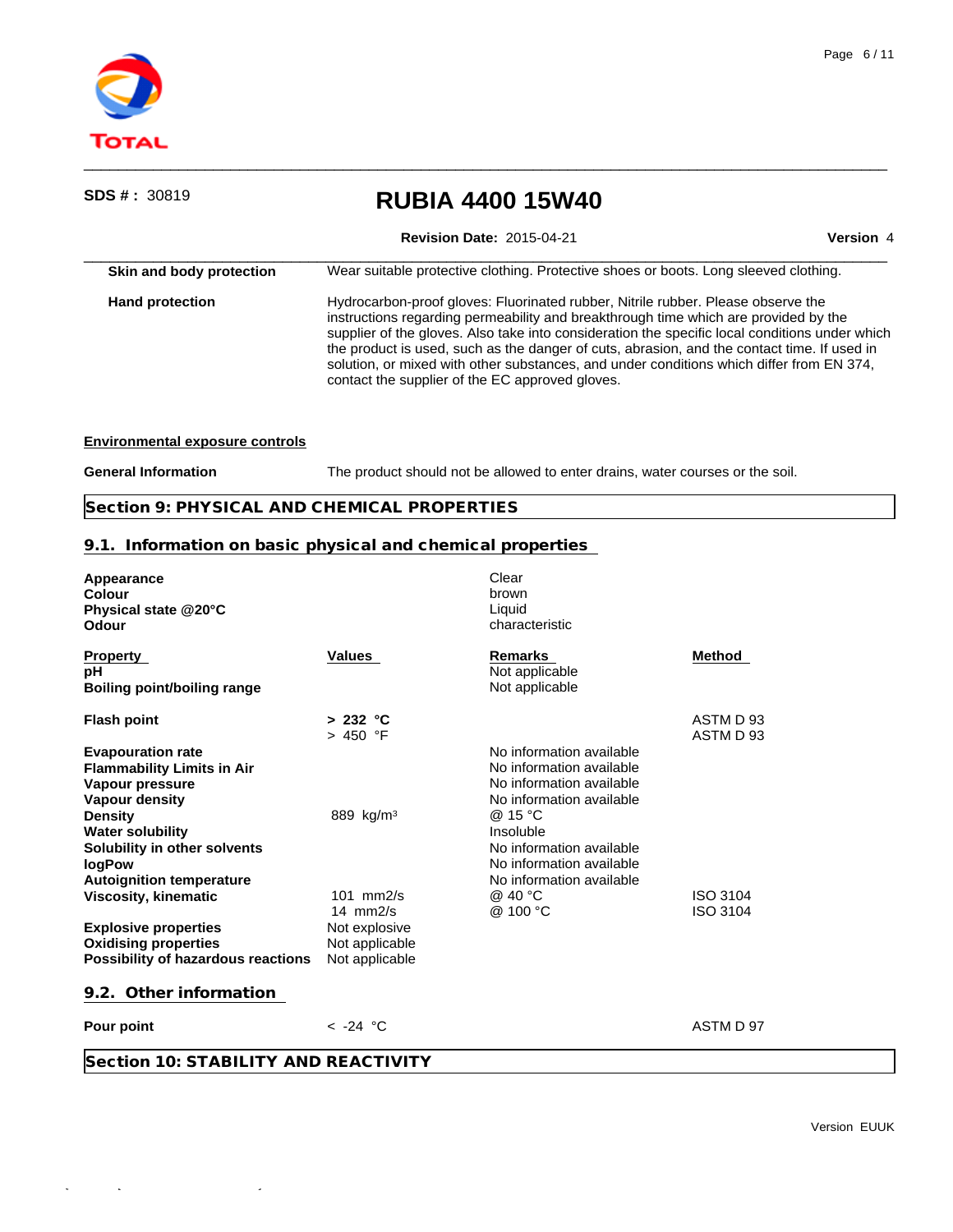

| SDS#: 30819                                             | <b>RUBIA 4400 15W40</b>                                                                                                                                                                                                      |                  |
|---------------------------------------------------------|------------------------------------------------------------------------------------------------------------------------------------------------------------------------------------------------------------------------------|------------------|
|                                                         | <b>Revision Date: 2015-04-21</b>                                                                                                                                                                                             | <b>Version 4</b> |
| 10.1. Reactivity                                        |                                                                                                                                                                                                                              |                  |
| <b>General Information</b>                              | No information available.***                                                                                                                                                                                                 |                  |
| 10.2. Chemical stability                                |                                                                                                                                                                                                                              |                  |
| <b>Stability</b>                                        | Stable under recommended storage conditions.                                                                                                                                                                                 |                  |
| 10.3. Possibility of hazardous reactions                |                                                                                                                                                                                                                              |                  |
| <b>Hazardous reactions</b>                              | None under normal processing.                                                                                                                                                                                                |                  |
| 10.4. Conditions to Avoid                               |                                                                                                                                                                                                                              |                  |
| <b>Conditions to Avoid</b>                              | Heat (temperatures above flash point), sparks, ignition points, flames, static electricity.                                                                                                                                  |                  |
| 10.5. Incompatible materials                            |                                                                                                                                                                                                                              |                  |
| <b>Materials to avoid</b>                               | Acids, Oxidizing agents, Halogens.                                                                                                                                                                                           |                  |
| 10.6. Hazardous Decomposition Products                  |                                                                                                                                                                                                                              |                  |
|                                                         | Hazardous Decomposition Products None under normal use. Incomplete combustion and thermolysis may produce gases of<br>varying toxicity such as carbon monoxide, carbon dioxide, various hydrocarbons, aldehydes<br>and soot, |                  |
|                                                         | Section 11: TOXICOLOGICAL INFORMATION                                                                                                                                                                                        |                  |
| 11.1. Information on toxicological effects              |                                                                                                                                                                                                                              |                  |
| <b>Acute toxicity Local effects Product Information</b> |                                                                                                                                                                                                                              |                  |
| <b>Skin contact</b>                                     | . Not classified. May produce an allergic reaction.                                                                                                                                                                          |                  |
| Eye contact                                             | Causes serious eye irritation.***                                                                                                                                                                                            |                  |
| Inhalation                                              | . Not classified. Inhalation of vapours in high concentration may cause irritation of<br>respiratory system.                                                                                                                 |                  |
| Ingestion                                               | . Not classified. Ingestion may cause gastrointestinal irritation, nausea, vomiting and<br>diarrhoea.                                                                                                                        |                  |
|                                                         |                                                                                                                                                                                                                              |                  |

# **Acute toxicity - Component Information**

| <b>Chemical Name</b>               | חהח<br>Ora                       | ∟D50 Dermal             | $\sim$ $\sim$<br>halatiar<br>mnaiauor |
|------------------------------------|----------------------------------|-------------------------|---------------------------------------|
| $-4-***$<br>∠inc<br>sunate<br>,,,, | $11 + +$<br>$\sim$ $\sim$ $\sim$ | $11 + +$<br>$\sim$<br>. |                                       |
|                                    |                                  |                         |                                       |

# **Sensitisation**

Sensitisation **Sensitisation** Not classified as a sensitizer. Contains senitizer(s). May produce an allergic reaction.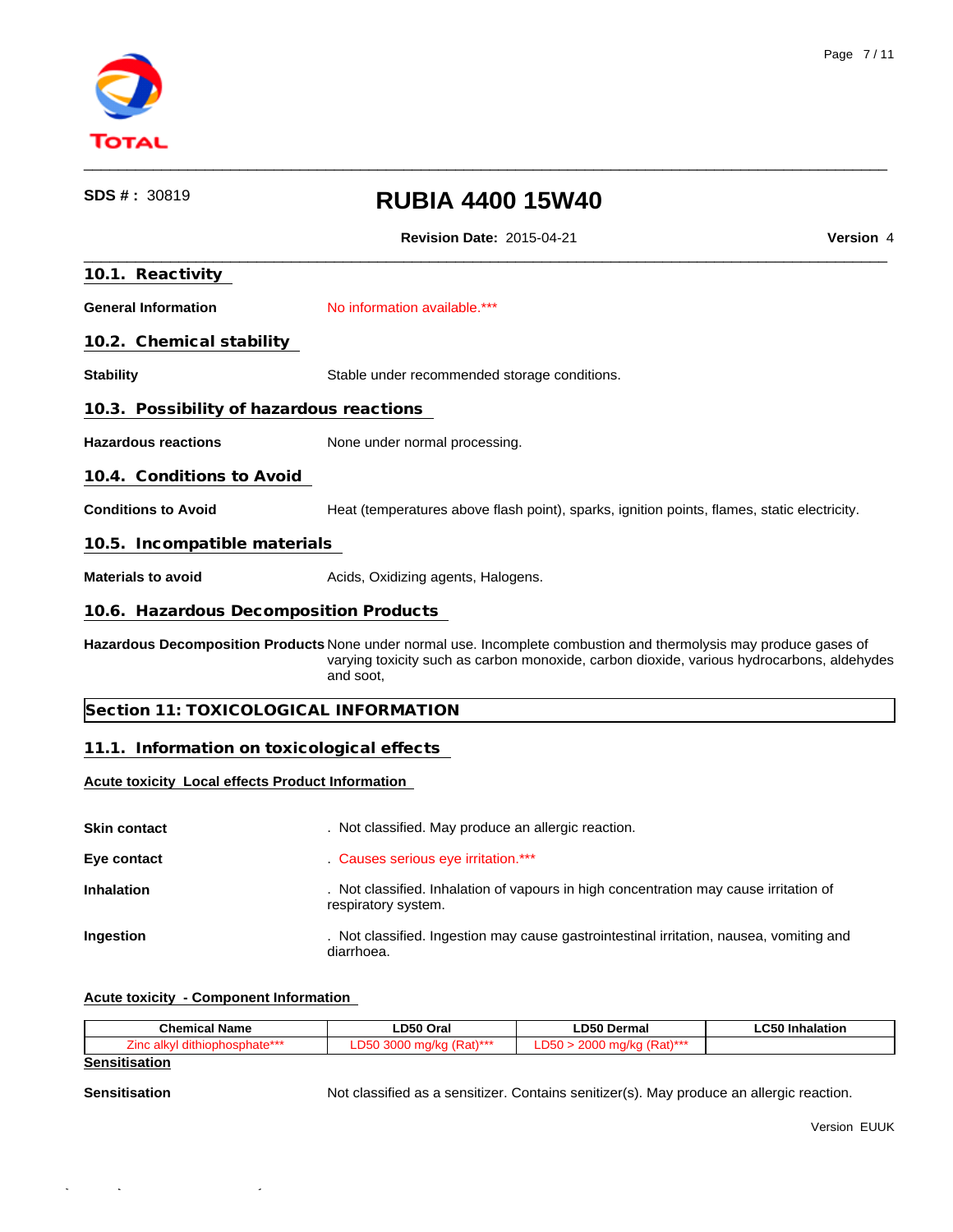

| SDS # : 30819                                                          | <b>RUBIA 4400 15W40</b>                                                                                                                                                                                                                                                                                                                                                                                                                                                                                                                                                          |           |  |  |
|------------------------------------------------------------------------|----------------------------------------------------------------------------------------------------------------------------------------------------------------------------------------------------------------------------------------------------------------------------------------------------------------------------------------------------------------------------------------------------------------------------------------------------------------------------------------------------------------------------------------------------------------------------------|-----------|--|--|
|                                                                        | <b>Revision Date: 2015-04-21</b>                                                                                                                                                                                                                                                                                                                                                                                                                                                                                                                                                 | Version 4 |  |  |
| <b>Specific effects</b>                                                |                                                                                                                                                                                                                                                                                                                                                                                                                                                                                                                                                                                  |           |  |  |
| Carcinogenicity<br><b>Mutagenicity</b><br><b>Reproductive toxicity</b> | This product is not classified carcinogenic. During use in engines, contamination of oil with<br>low levels of combustion products occurs. Used motor oils have been shown to cause skin<br>cancer in mice following repeated application and continuous exposure. Brief or intermittent<br>skin contact with used motor oil is not expected to have serious effects in humans if the oil<br>is thoroughly removed by washing with soap and water.<br>This product is not classified as mutagenic.<br>This product does not present any known or suspected reproductive hazards. |           |  |  |
| <b>Repeated Dose Toxicity</b>                                          |                                                                                                                                                                                                                                                                                                                                                                                                                                                                                                                                                                                  |           |  |  |
| <b>Subchronic Toxicity</b>                                             | No information available.                                                                                                                                                                                                                                                                                                                                                                                                                                                                                                                                                        |           |  |  |
|                                                                        |                                                                                                                                                                                                                                                                                                                                                                                                                                                                                                                                                                                  |           |  |  |
| <b>Target Organ Effects (STOT)</b>                                     |                                                                                                                                                                                                                                                                                                                                                                                                                                                                                                                                                                                  |           |  |  |
| <b>Target Organ Effects (STOT)</b>                                     | No information available.                                                                                                                                                                                                                                                                                                                                                                                                                                                                                                                                                        |           |  |  |
| Other information                                                      |                                                                                                                                                                                                                                                                                                                                                                                                                                                                                                                                                                                  |           |  |  |
| Other adverse effects                                                  | Characteristic skin lesions (oil blisters) may develop following prolonged and repeated<br>exposures (contact with contaminated clothing).                                                                                                                                                                                                                                                                                                                                                                                                                                       |           |  |  |
|                                                                        |                                                                                                                                                                                                                                                                                                                                                                                                                                                                                                                                                                                  |           |  |  |

# **Section 12: ECOLOGICAL INFORMATION**

# **12.1. Toxicity**

Not classified.

## **Acute aquatic toxicity - Product Information**

No information available.

## **Acute aquatic toxicity - Component Information**

| <b>Chemical Name</b> | <b>Toxicity to algae</b>                                   | Toxicity to daphnia and<br>other aguatic<br>invertebrates. | <b>Toxicity to fish</b>              | <b>Toxicity to</b><br>microorganisms |
|----------------------|------------------------------------------------------------|------------------------------------------------------------|--------------------------------------|--------------------------------------|
| 68649-42-3           | Zinc alkyl dithiophosphate*** EC50 (72h) 2 mg/l (Algae)*** | EC50 (48h) 5.4 mg/l<br>(Daphnia magna)***                  | $LC50(96h)$ 4.5 mg/l<br>$(Fish)$ *** |                                      |

# **Chronic aquatic toxicity - Product Information**

No information available.

## **Chronic aquatic toxicity - Component Information**

| <b>Chemical Name</b>                         | <b>Toxicity to algae</b> | Toxicity to daphnia and<br>other aguatic<br>invertebrates. | <b>Toxicity to fish</b>             | <b>Toxicity to</b><br>microorganisms |
|----------------------------------------------|--------------------------|------------------------------------------------------------|-------------------------------------|--------------------------------------|
| Zinc alkyl dithiophosphate*** <br>68649-42-3 |                          |                                                            | NOEC (28d) 1.8 mg/l<br>$(Fish)$ *** |                                      |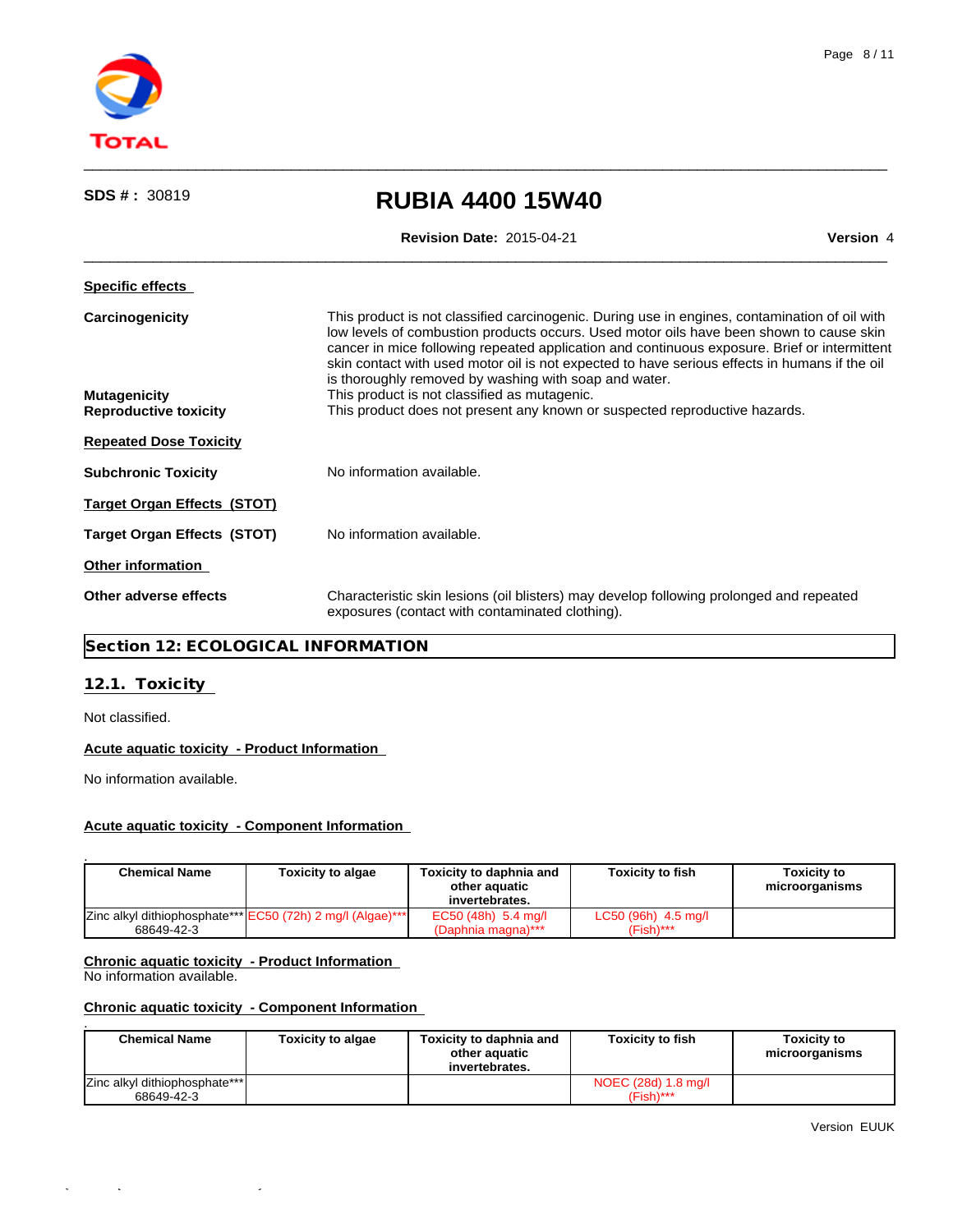

**Revision Date:** 2015-04-21 **Version** 4

 $\qquad \qquad \qquad -$ 

 $\qquad \qquad \qquad -$ 

#### **Effects on terrestrial organisms**  No information available.

**12.2. Persistence and Degradability** 

# **General Information**

No information available.

# **12.3. Bioaccumulative potential**

#### **Product Information** No information available.

| logPow                       | No information available                   |                                                                                       |
|------------------------------|--------------------------------------------|---------------------------------------------------------------------------------------|
| <b>Component Information</b> |                                            |                                                                                       |
|                              | <b>Chemical Name</b>                       | log Pow                                                                               |
|                              | Zinc alkyl dithiophosphate*** - 68649-42-3 | $0.56***$                                                                             |
| 12.4. Mobility in soil       |                                            |                                                                                       |
| Soil                         | mobility.                                  | Given its physical and chemical characteristics, the product generally shows low soil |
| <b>A</b> :                   | ang busangpating in limitad                |                                                                                       |

**Air Air Air Air Loss by evaporation is limited.** 

**Water Insoluble.** The product spreads on the surface of the water.

## **12.5. Results of PBT and vPvB assessment**

**PBT and vPvB assessment** No information available.

## **12.6. Other adverse effects**

**General Information** No information available.

# **Section 13: DISPOSAL CONSIDERATIONS**

# **13.1. Waste treatment methods**

| Waste from residues / unused<br>products | Should not be released into the environment. Dispose of in accordance with the European<br>Directives on waste and hazardous waste. Dispose of in accordance with local regulations.<br>Where possible recycling is preferred to disposal or incineration. After use, this oil must be<br>sent to a licensed waste oil facility. Incorrect disposal of used oil poses a risk to the<br>environment. Mixture with other waste types such as solvents, brake- and cooling liquids is<br>forbidden. |
|------------------------------------------|--------------------------------------------------------------------------------------------------------------------------------------------------------------------------------------------------------------------------------------------------------------------------------------------------------------------------------------------------------------------------------------------------------------------------------------------------------------------------------------------------|
| <b>Contaminated packaging</b>            | Empty containers should be taken to an approved waste handling site for recycling or<br>disposal.                                                                                                                                                                                                                                                                                                                                                                                                |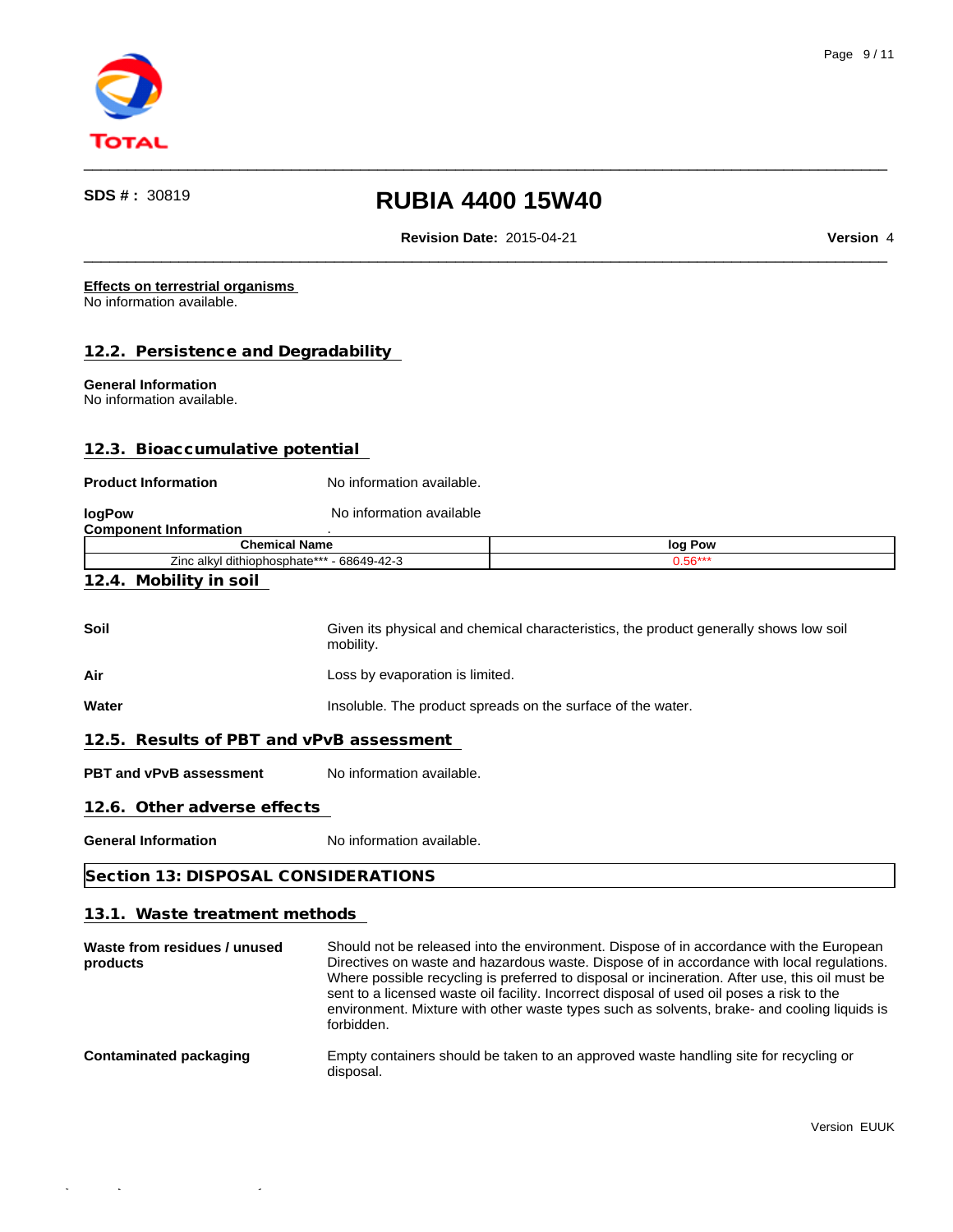

# $\qquad \qquad \qquad -$ **SDS # :** <sup>30819</sup> **RUBIA 4400 15W40 Revision Date:** 2015-04-21 **Version** 4 **EWC Waste Disposal No** The following Waste Codes are only suggestions:. 13 02 05. According to the European Waste Catalogue, Waste Codes are not product specific, but application specific. Waste codes should be assigned by the user based on the application for which the product was used. **Section 14: TRANSPORT INFORMATION ADR/RID** not regulated IMDG/IMO **not regulated ICAO/IATA** not regulated **ADN** not regulated **Section 15: REGULATORY INFORMATION 15.1. Safety, health and environmental regulations/legislation specific for the substance or mixture European Union** International Inventories No information available\*\*\* **Further information** No information available\*\*\* **15.2. Chemical Safety Assessment Chemical Safety Assessment** No information available **15.3. National regulatory information The United Kingdom** • Avoid exceeding occupational exposure limits (see section 8). **Ireland** • Avoid exceeding occupational exposure limits (see section 8).

 $\qquad \qquad \qquad -$ 

**Section 16: OTHER INFORMATION**

Quick-FDS [17468-43730-02397-011174] - 2015-10-28 - 12:08:50